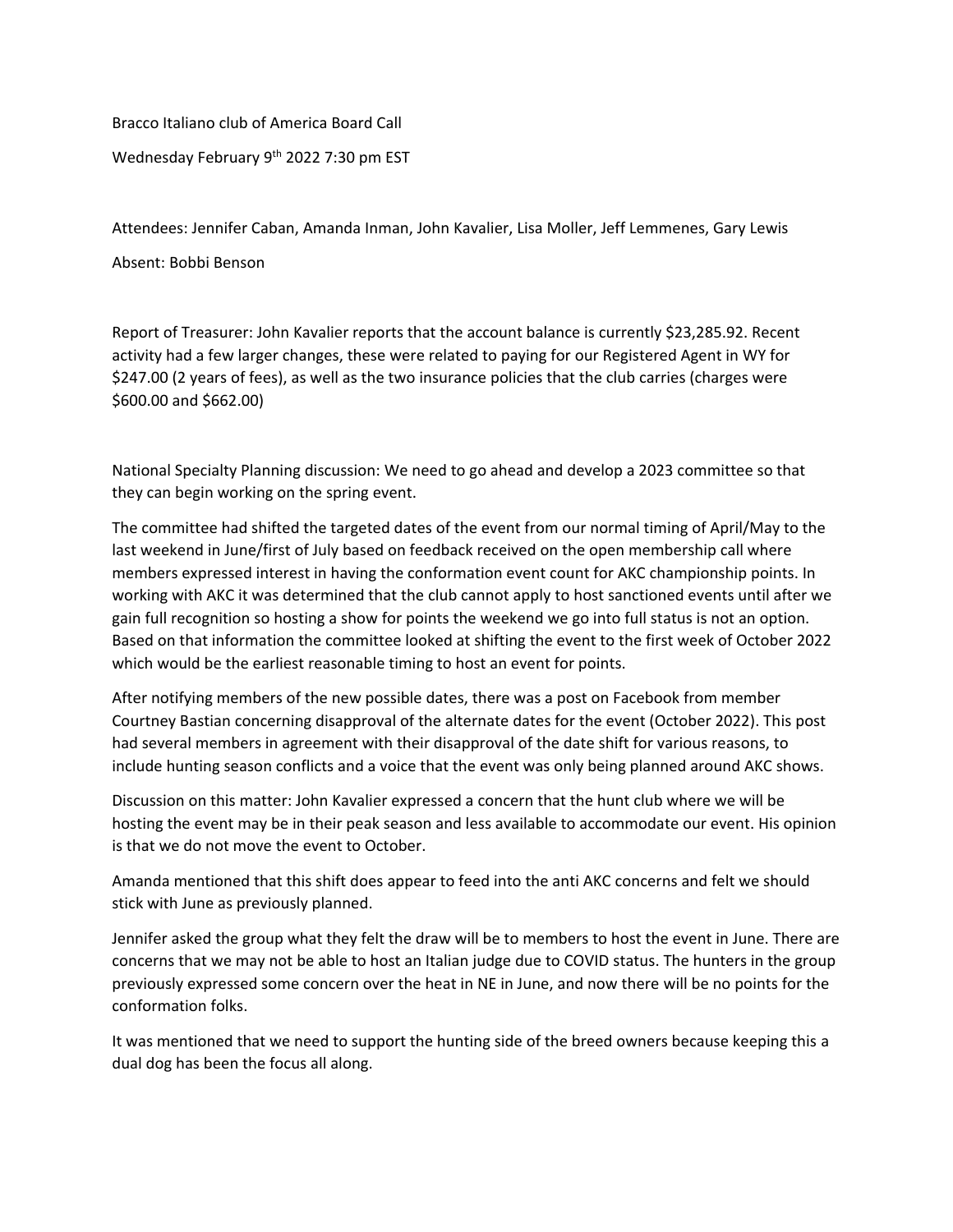Jennifer asked Lisa Moller to provide an update on committee discussions so that we can get a feel for the potential options we have at this point.

Lisa stated that the committee has been presented with all of the concerns that have been raised by members. They chose a location that was tailored to the hunting, it is a working hunt club (Oak Creek Hunt Club). They have asked the club about availability during all of the proposed dates. The club stated the 1<sup>st</sup> week in October would still work for them and they would have birds available. They should also be done with their expansion of facilities by then which would mean larger space in the club house, a private room for us to host our event. They would also have kennel runs available if members needed to keep their dogs onsite. The committee has put in good efforts to try to maintain the dual draw on the event, hunting and conformation and that the discussions and planning have not been all AKC driven. The intent is to host AKC events as well as have an Italian field and ring event. Members who are not interested in AKC would still have the Italian events (provided Covid doesn't prevent the judges from traveling). The AKC conformation judge who has been selected by the committee was in attendance at Judges Ed in MN. The Italian judge is all dependent on travel restrictions but every effort is being made to host Italian expert(s).

Jennifer suggested we send a poll to the membership allowing the majority vote to determine which dates we will host our event. The poll will include information about what could be held on the date options, June, October or postpone to our normal timing of April/May 2023. The board agreed that we represent the voice of the membership and we will let the results of the poll determine the event dates.

\*Post call note- the poll was emailed out on 2/14/22 and will be open for responses until 2/26/2022

Bylaws Review Process: AKC has started the initial review of the bylaws. They have provided back sample bylaws as well as required terminology and suggestions for our current document. There are a few revisions to the current bylaws that the club would need to make in order to be approved to be a licensed club, which allows us to host sanctioned events. Jennifer will forward all documents to the board members. We need to determine if the board will review all these documents and create the proposed changes to be sent to the membership for a vote, or if we need to form a committee to handle the revisions.

\*Post call note- the board will review the documents and have a separate call to create the proposed revisions. The majority of the board did not feel another committee is necessary and may just slow the process down some.

Once the board has had time to lay out the document with revisions the information will be sent to the voting members for a yes or no vote on each change.

This item will be discussed again by the board and on the March agenda for follow up.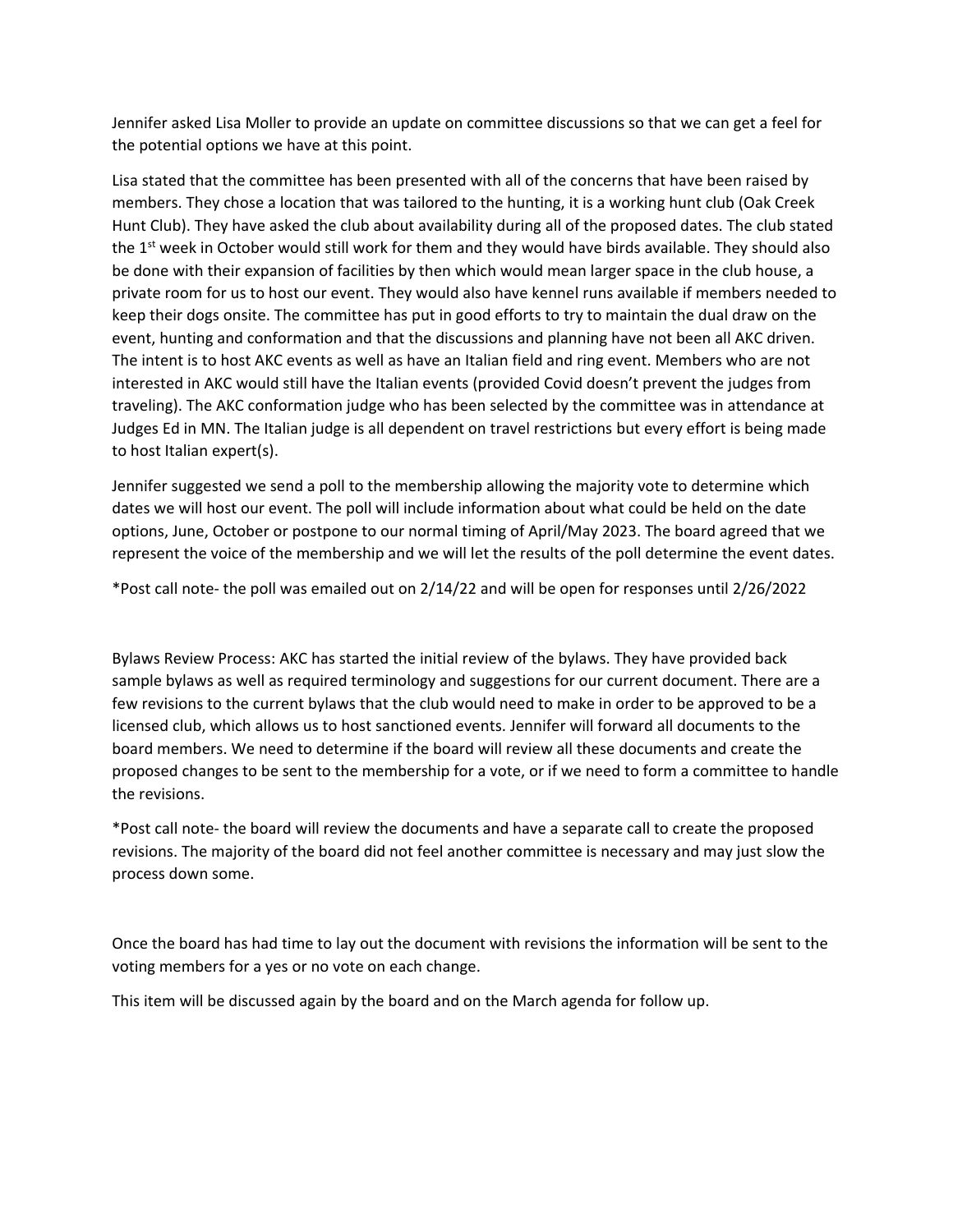Old business not addressed: None

New business: Jennifer had a few more items that had come up since the agenda was sent:

1) Jennifer was contacted by Valerie Kessler with a question on the wording in the bylaws on how to petition the board for a change. The working in question is "Amendments to the constitution and bylaws may be proposed by the Board of Directors or by written or email petition addressed to the Secretary signed by 20% of the voting membership in good standing….."

The question was can the petition be emailed, and how does one have signatures in an email.

The board discussed Valerie's question and the wording. The answer is that the petition must be signed by 20% of voting member is good standing and then can be mailed or emailed to the Secretary. The petition must contain actual signatures of those in favor. Jennifer emailed this information back to Valerie and let her know that if there is to be a petition made signatures must be gathered either by person's signing a paper document and submitting it or there is also the option of digital signatures using programs such as Adobe ESign or Google Docs, where the person signs using a smart phone or mouse but it captures a true signature of the person. The board also let Valerie know that one of the items we are working on is revisions to the bylaws as necessary in the item above from AKC. If the petitioner wishes to disclose what they want changed we are more than happy to review and include it in the items we will be sending for member approval upcoming.

2) Valerie Kessler also asked that there be a discussion and a committee formed to determine what criteria will be used moving forward to award the Bella E Bravo award at National Specialty events.

The board discussed this. We agree that forming a committee and having set written criteria for the award is a good idea. We will move forward with getting that committee set up and working on the documentation of requirements. The board also feels there could be some other awards added to the program so that there are multiple award winners and goals for members to strive for with their Bracchi. This item will be added to further discussions once the committee is up and going.

- 3) AKC Canine College is in the works. We had several dogs filmed/photographed during the event at Royal Canine in Orlando FL. We also had an interview filmed with Amanda Inman for the project. AKC has requested one more breed expert for filming. Amanda asked if we could possible use an Italian, perhaps Manfroni for this portion. Jennifer reached out to AKC and Yes this could be filmed remotely. AKC can provide the information and list of questions that needs to be asked. The board will reach out to Mr. Manfroni to determine if he is willing to do this interview. We will ask if his wife can translate during the filming. This item will be discussed further as we get this completed.
- 4) The club needs to determine who they wish to appoint as our AKC delegate once we move into full status. The candidate will need to be familiar with the workings of AKC and willing to travel to delegate meetings. The board will consider this and has tabled this item until the next meeting for further discussion.